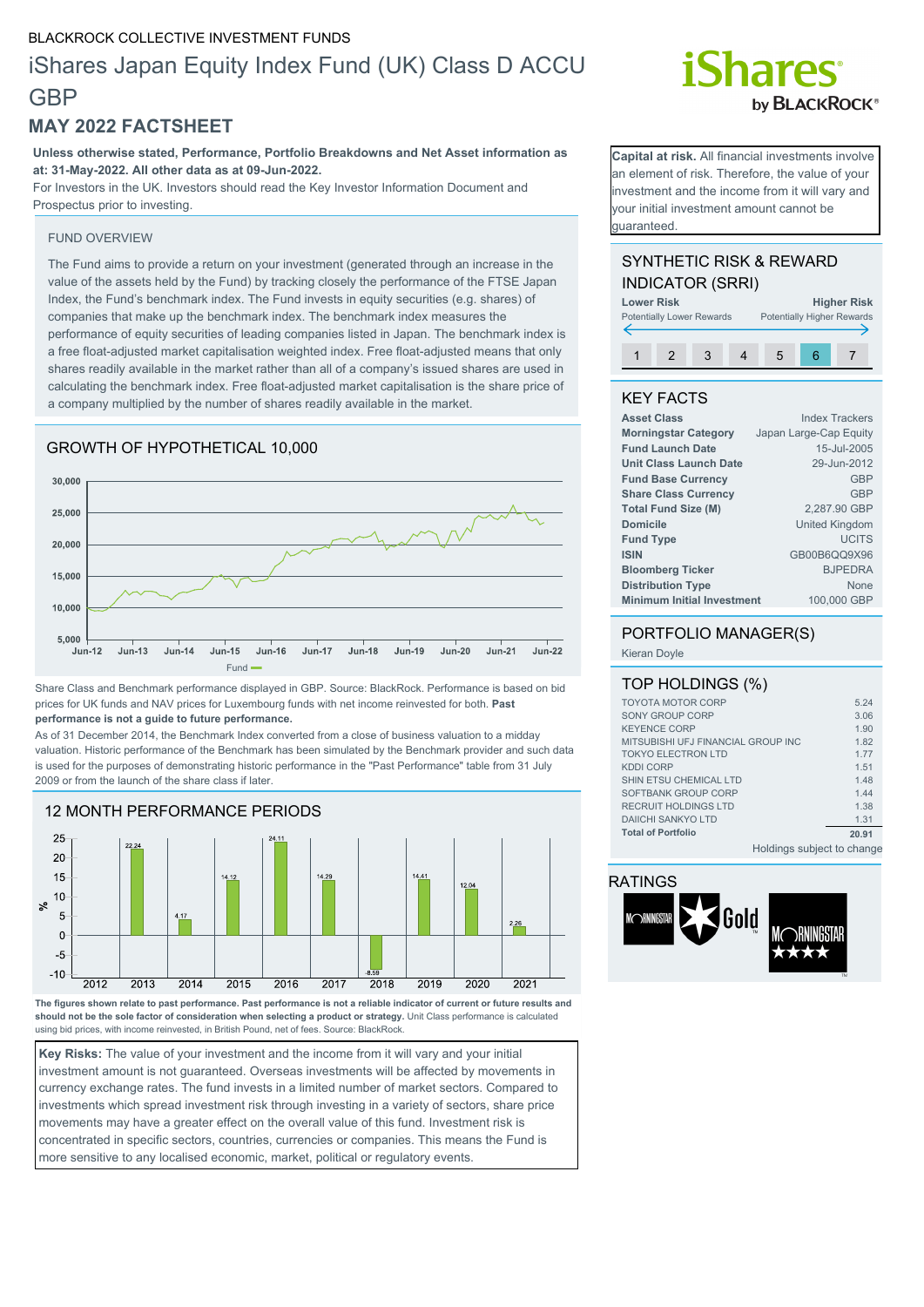#### SECTOR BREAKDOWN (%)

|                               | <b>Fund</b> |
|-------------------------------|-------------|
| Industrials                   | 24.38       |
| <b>Consumer Discretionary</b> | 23.33       |
| Technology                    | 11.70       |
| <b>Financials</b>             | 9.78        |
| <b>Health Care</b>            | 8.94        |
| <b>Basic Materials</b>        | 5.47        |
| <b>Consumer Staples</b>       | 5.29        |
| Telecommunications            | 4.87        |
| <b>Real Estate</b>            | 4.05        |
| <b>Utilities</b>              | 1.34        |
| Energy                        | 0.85        |
|                               |             |

Negative weightings may result from specific circumstances (including timing differences between trade and settlement dates of securities purchased by the funds) and/or the use of certain financial instruments, including derivatives, which may be used to gain or reduce market exposure and/or risk management. Allocations are subject to change.

#### PORTFOLIO CHARACTERISTICS

| <b>Weighted Average Market Capitalisation (millions)</b> | 35.523 GBP |
|----------------------------------------------------------|------------|
| <b>Price to Book Ratio</b>                               | 1.28x      |
| <b>Price to Earnings (TTM) Ratio</b>                     | 12.70x     |
| 3 Year Tracking Error                                    | 1.59       |
|                                                          |            |

| FEES AND CHARGES          |          |
|---------------------------|----------|
| <b>Max Initial Charge</b> | $0.00\%$ |
| <b>Exit Fee</b>           | $0.00\%$ |
| <b>Ongoing Charge</b>     | 0.08%    |
| <b>Performance Fee</b>    | $0.00\%$ |

#### MARKET CAPITALISATION (%)



#### DEALING INFORMATION

**Settlement** Trade Date + 3 days **Dealing Frequency** Daily, forward pricing basis

#### **GLOSSARY**

**Market Capitalisation:** is the total value of the shares issued by a company which trades on the stock exchange.

**Ongoing Charge:** is a figure representing all annual charges and other payments taken from the fund.

Price to Book Ratio: represents the ratio of the current closing price of the share to the latest quarter's book value per share.

Price to Earnings (TTM) Ratio: represents the ratio of the market price per share of a company to the company's earnings per share for a twelve-month period (usually the last 12 months or trailing twelve months (TTM)).

**0800 44 55 22** Menquiry@ukclientservices.blackrock.com **@www.ishares.com** 

quartile which contains the bottom 25% of funds.

portfolio and the price behavior of a benchmark.

overall risk and reward profile of the Fund.

Prospectus for further information.

**Quartile Rank:** categorises a fund into four equal bands based on their performance over a specified period within the relevant Morningstar's sector. The top or first quartile contains the top 25% of funds, through to the bottom or 4th

**SRRI:** is a value based on the volatility of the fund, which gives an indication of the

**3 Year Tracking Error:** A divergence between the price behavior of a position or a

**Performance Fee:** is charged on any returns that, subject to a High Water Mark, the Fund achieves above it's performance fee benchmark. Please refer to the

#### **IMPORTANT INFORMATION:**

This document is marketing material. The (names of sub funds) are sub-funds of BlackRock Collective Investment Funds (BCIF). The Fund is organised under the laws of Ireland and authorised by the Central Bank of Ireland as UCITS for the purposes of the UCITS Regulations. Investment in the sub-fund(s) is only open to 'Qualified Holders', as defined in the relevant Fund Prospectus. Subscriptions in the Fund are valid only if made on the basis of the current Prospectus, the most recent financial reports and the Key Investor Information Document, which are available in registered jurisdictions and available in local language where registered can be found at www.blackrock.com on the relevant product pages. Investors should understand all characteristics of the funds objective before investing. Prospectuses, Key Investor Information Documents and application forms may not be available to investors in certain jurisdictions where the Fund in question has not been authorised. BlackRock may terminate marketing at any time. For information on investor rights and how to raise complaints please go to https://www.blackrock.com/corporate/compliance/investor-right available in in local language in registered jurisdictions. If, after reading this factsheet, you have any questions or would like any additional information please contact your financial adviser or speak to our Investor Services Team on 0800 445522.

Issued by BlackRock Investment Management (UK) Limited (authorised and regulated by the Financial Conduct Authority). Registered office: 12 Throgmorton Avenue, London, EC2N 2DL. Registered in England No. 2020394. Tel: 020 7743 3000. For your protection, telephone calls are usually recorded. BlackRock is a trading name of BlackRock Investment Management (UK) Limited.

© Current year BlackRock, Inc. All Rights reserved. BLACKROCK, BLACKROCK SOLUTIONS, iSHARES, SO WHAT DO I DO WITH MY MONEY, INVESTING FOR A NEW WORLD, and BUILT FOR THESE TIMES are registered and unregistered trademarks of BlackRock, Inc. or its subsidiaries in the United States and elsewhere. All other trademarks are those of their respective owners.

 © Current year Morningstar. All Rights Reserved. The information, data, analyses, and opinions contained herein (1) include the proprietary information of Morningstar, (2) may not be copied or redistributed, (3) do not constitute investment advice offered by Morningstar, (4) are provided solely for informational purposes and therefore are not an offer to buy or sell a security, and (5) are not warranted to be correct, complete, or accurate. Morningstar shall not be responsible for any trading decisions, damages, or other losses resulting from, or related to, this information, data, analyses, or opinions or their use. The Morningstar Analyst Rating™ is subjective in nature and reflects Morningstar's current expectations of future events/behaviour as they relate to a particular fund. Because such events/behaviour may turn out to be different than expected, Morningstar does not guarantee that a fund will perform in line with its Morningstar Analyst Rating. Likewise, the Morningstar Analyst Rating should not be seen as any sort of guarantee or assessment of the creditworthiness of a fund or of its underlying securities and should not be used as the sole basis for making any investment decision.